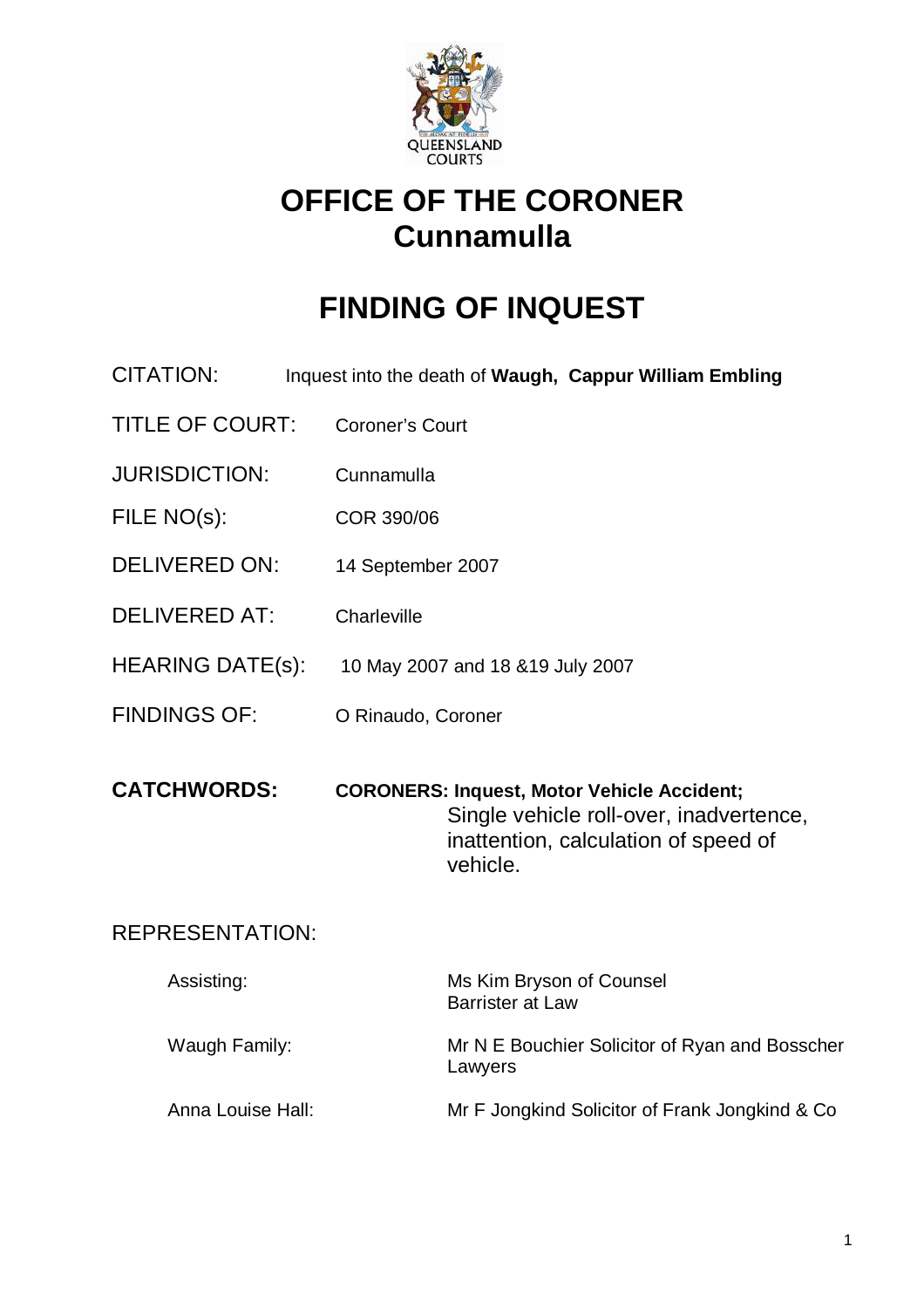Judgment Category Classification: Judgment ID Number: Number of Paragraphs: Number of Pages:

CORONERS FINDING

PLACE INQUEST HELD: Cunnamulla

DATE: 14 September 2007

The Coroners Act 2003 provides in s45 that when an inquest is held into a death, the coroner's written findings must be given to the family of the person who died and to each of the persons and organisations granted leave to appear at the inquest. These are my findings in relation to the death of Cappur William Embling Waugh. They will be distributed in accordance with the requirements of the Act and placed on the website of the Office of the State Coroner.

#### **Introduction**

On 16 January 2006, a Toyota Landcruiser was travelling northbound on the Mitchell Highway towards Cunnamulla when it was involved in a single vehicle accident. The driver of the vehicle was Anna Hall. Also travelling in the vehicle were her two cousins, Courtney Waugh and Cappur Waugh. As a result of the accident, both Courtney Waugh and Anna Hall sustained injuries and were initially transported to the Cunnamulla Hospital before being transferred to the Toowoomba Hospital by the Royal Flying Doctors Service. Cappur Waugh sustained serious injuries and died at the scene.

These findings seek to explain how the accident occurred and whether any recommendations should be made that may reduce the likelihood of similar accidents occurring in future.

### **The Coroner's jurisdiction**

Before turning to the evidence, I will say something about the nature of the coronial jurisdiction.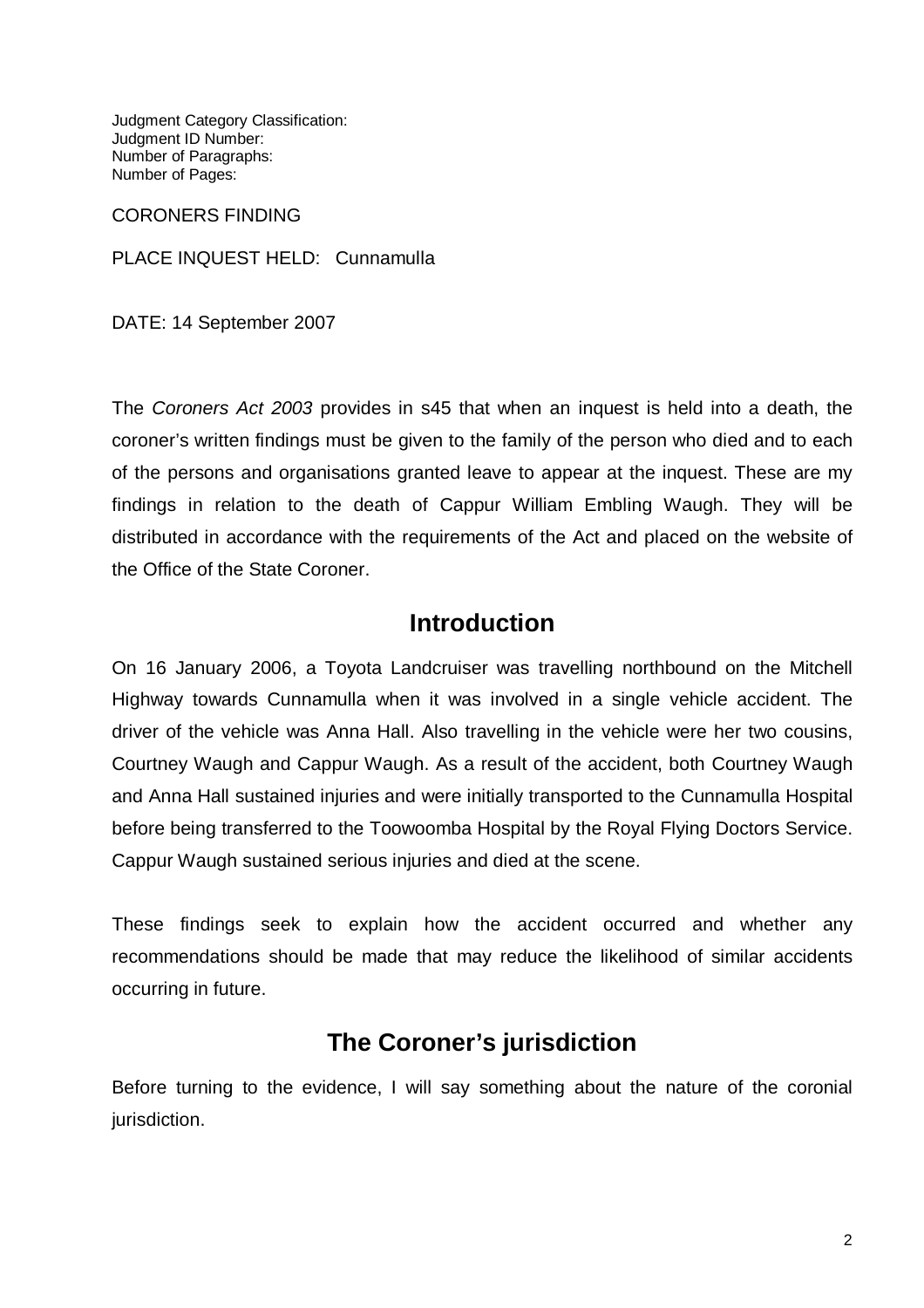#### **The basis of the jurisdiction**

The accident was reported to the police who recognised the death to be "violent or unnatural" within the terms of s 8(3) of the Act. Accordingly, the police reported the matter to me in my capacity as the Cunnamulla Coroner.

#### **The scope of the Coroner's inquiry and findings**

A coroner has jurisdiction to inquire into the cause and the circumstances of a reportable death. If possible he/she is required to find:-

- whether a death in fact happened;
- the identity of the deceased;
- when, where and how the death occurred; and
- what caused the person to die.

There has been considerable litigation concerning the extent of a coroner's jurisdiction to inquire into the circumstances of a death. The authorities clearly establish that the scope of an inquest goes beyond merely establishing the medical cause of death.

An inquest is not a trial between opposing parties but an inquiry into the death. In a leading English case, it was described in this way:-

It is an inquisitorial process, a process of investigation quite unlike a criminal trial where the prosecutor accuses and the accused defends… The function of an inquest is to seek out and record as many of the facts concerning the death as the public interest requires.<sup>1</sup>

The focus is on discovering what happened, not on ascribing guilt, attributing blame or apportioning liability. The purpose is to inform the family and the public of how the death occurred with a view to reducing the likelihood of similar deaths. As a result, the Act authorises a coroner to make preventive recommendations concerning public health or safety, the administration of justice or ways to prevent deaths from happening in similar circumstances in future if necessary.<sup>2</sup> However, a coroner must not include in the findings

 $\overline{a}$ <sup>1</sup> R v South London Coroner; ex parte Thompson (1982) 126 S.J. 625

<sup>2</sup> s46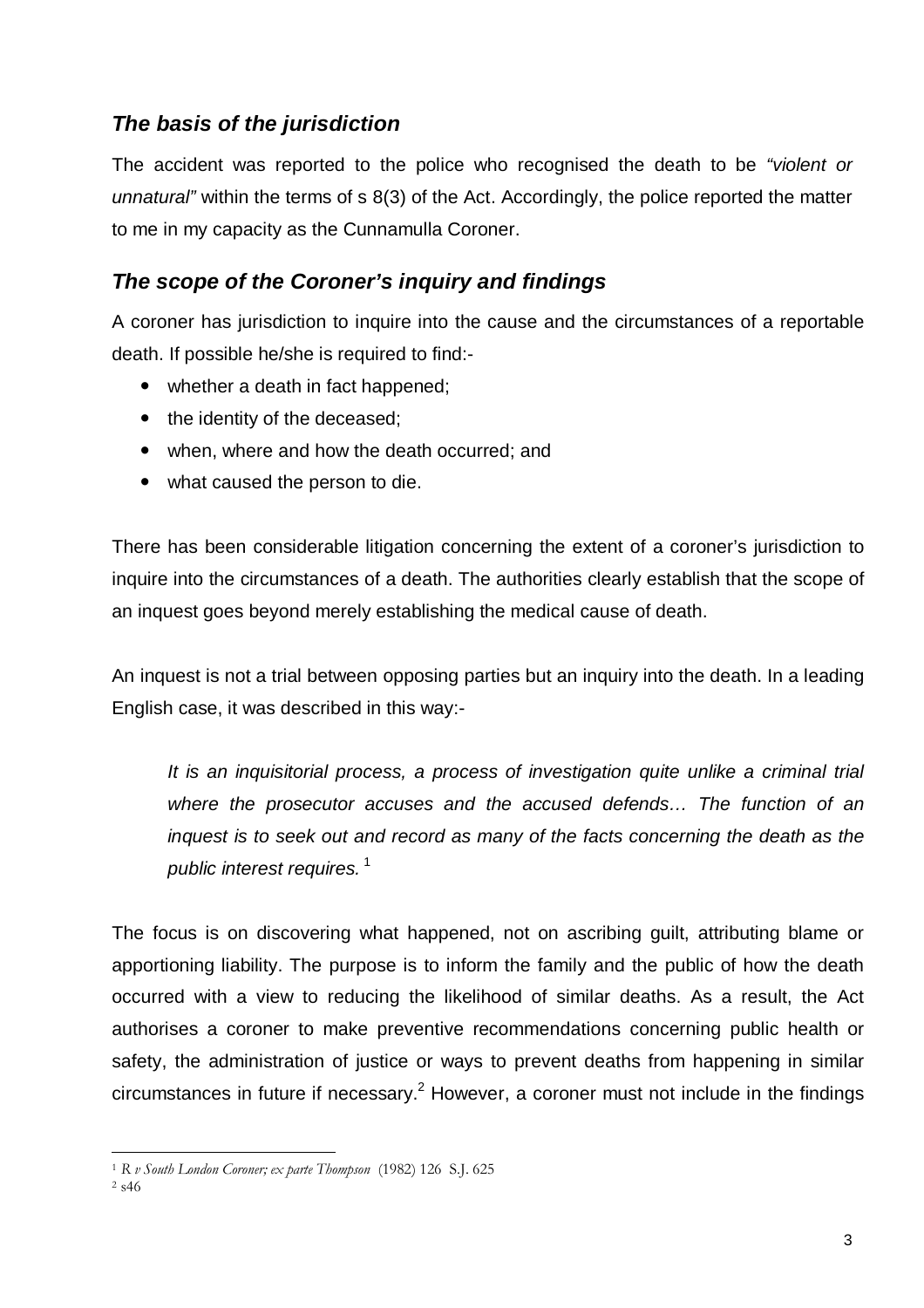or any comments or recommendations statements that a person is or maybe guilty of an offence or is or may be civilly liable for something. $3$ 

#### **The admissibility of evidence and the standard of proof**

Proceedings in a coroner's court are not bound by the rules of evidence because section 37 of the Act provides that the court "may inform itself in any way it considers appropriate". That doesn't mean that any and every piece of information, however unreliable, will be admitted into evidence and acted upon. However, it does give a coroner greater scope to receive information that may not be admissible in other proceedings and to have regard to its provenance when determining what weight should be given to the information.

This flexibility has been explained as a consequence of an inquest being a fact-finding exercise rather than a means of apportioning guilt: an inquiry rather than a trial.<sup>4</sup>

A coroner should apply the civil standard of proof, namely the balance of probabilities, but the approach referred to as the *Briginshaw* sliding scale is applicable.<sup>5</sup> This means that the more significant the issue to be determined, the more serious an allegation or the more inherently unlikely an occurrence, the clearer and more persuasive the evidence needed for the trier of fact to be sufficiently satisfied that it has been proven to the civil standard.<sup>6</sup>

It is also clear that a Coroner is obliged to comply with the rules of natural justice and to act judicially.<sup>7</sup> This means that no findings adverse to the interest of any party may be made without that party first being given a right to be heard in opposition to that finding. As Annetts v McCann $^8$  makes clear, that includes being given an opportunity to make submissions against findings that might be damaging to the reputation of any individual or organisation.

 $\overline{a}$ 

<sup>3</sup> s45(5) and 46(3)

<sup>4</sup> R v South London Coroner; ex parte Thompson per Lord Lane CJ, (1982) 126 S.J. 625

<sup>5</sup> Anderson v Blashki [1993] 2 VR 89 at 96 per Gobbo J

<sup>6</sup> Briginshaw v Briginshaw (1938) 60 CLR 336 at 361 per Sir Owen Dixon J

<sup>7</sup> Harmsworth v State Coroner [1989] VR 989 at 994 and see a useful discussion of the issue in Freckelton I., "Inquest Law" in The inquest handbook, Selby H., Federation Press, 1998 at 13

<sup>8</sup> (1990) 65 ALJR 167 at 168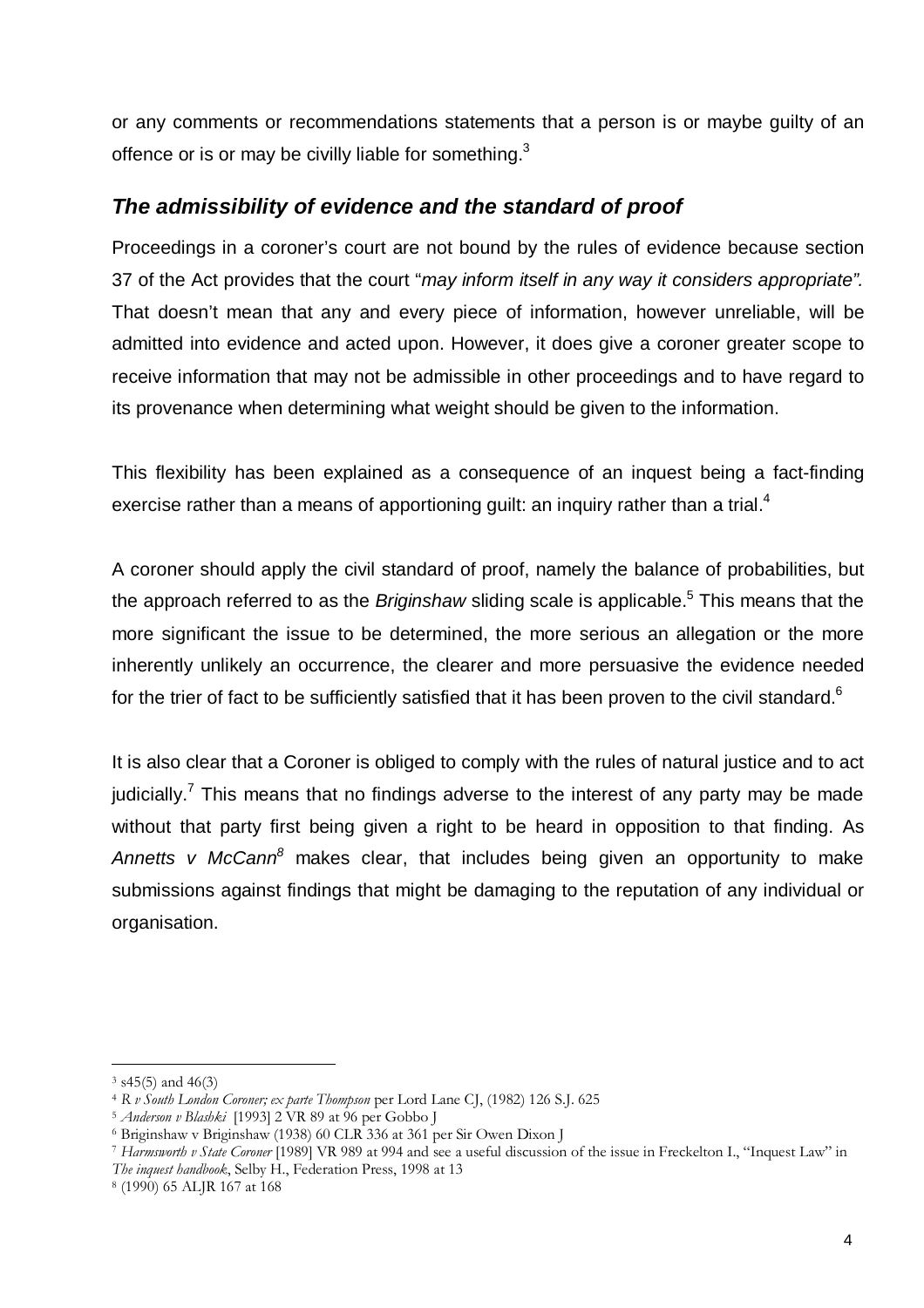## **The inquest**

A directions hearing was held in Cunnamulla on 10 May 2007. Following that hearing, Ms Bryson was appointed counsel assisting me. Leave to appear was granted to Anna Hall and the family of Cappur Waugh. The hearing proper commenced at Cunnamulla on Wednesday, 18 July 2007, and proceeded over two days. The following persons gave evidence;

Scott James Reid – Sergeant of Police Charleville – principal investigator of this incident Andrew Alexander McDonald – vehicle inspection officer for the Queensland police Dr Doris Terry – Government Medical Officer/Pathologist Kim Rebecca Bentley – Constable of police – first police officer on the scene David Claude Tulloch – Sergeant of police – senior collision analyst for Queensland Trevor Raymond Baker – first person on the scene Angus John Waugh – father of the deceased Andrea Vanessa Seeto – Partner of the brother of the deceased, Tadge Waugh Courtney Louise Waugh – sister of the deceased and occupant of the vehicle Anna Louise Hall – driver of the vehicle

A list of the exhibits admitted into evidence was produced and forms part of the documents received into evidence as an aid.

## **The evidence**

I turn now to the evidence. I cannot, of course, summarise all of the information contained in the exhibits and transcript, but I consider it appropriate to record in these reasons the evidence I believe is necessary to understand the findings I have made.

#### **Background**

Cappur William Embling Waugh was born on 16 January 1989. He sadly passed away on the day of his seventeenth birthday. On the morning of his birthday, he and his cousin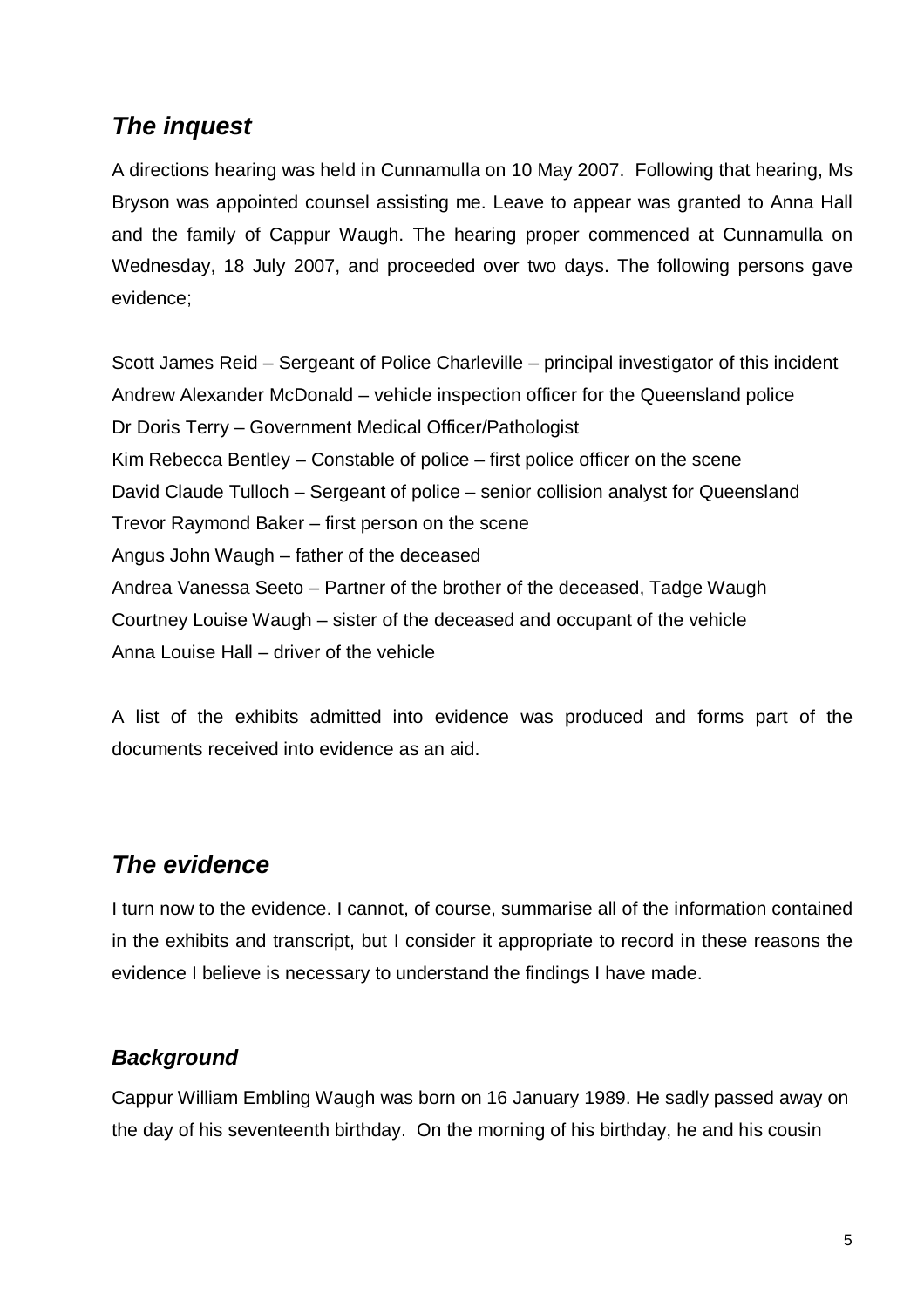agreed to drive into Cunnamulla for lollies and things for a party. $9$  The driver of the vehicle was the cousin of the deceased, Anna Louise Hall, who was seventeen at the time. Also in the vehicle was the deceased's sister, Courtney Waugh, who was thirteen at the time. Cappur Waugh was not originally going but his Mother asked him to go to be with the girls. The vehicle travelled from the property known as "Amenda", at that time managed by Mr Waugh on behalf of the owners, which is about 90 Kilometres south of Cunnamulla. The vehicle was a Toyota Landcruiser utility described to be in good condition. The road was sealed and described as good. The conditions were fine and clear with good visibility.

 The vehicle left the road, the driver in attempting to drive the vehicle back on to the road has overcorrected and the vehicle has rolled several times. The deceased ended up under the vehicle and died shortly after of injuries sustained in the single vehicle accident.

To put this investigation into context, the inquest was held after a request from the parents of the deceased in Form 15. The parents of the deceased who are understandable devastated by this untimely tragedy have, for various reasons which will be discussed, come to the conclusion that the police investigation has been inadequate and that there has been a cover-up. This is, on the evidence before me, not justified. However, there concerns have lead to a clarification of a number of issues, which may not have occurred if they had not strenuously agitated for a review of the evidence.

 One of the causes of concern by them is that the father of the driver of the vehicle is a police officer. At the Inquest, out of an abundance of caution, Counsel assisting was engaged from the State Coroner's office, thereby relieving the local police prosecutor of being placed in a position of ostensible bias. No inference whatsoever can be drawn from this.

These issues will be discussed further in the consideration of the evidence below.

 9 See transcript page 73 evidence of Anna Hall at line 22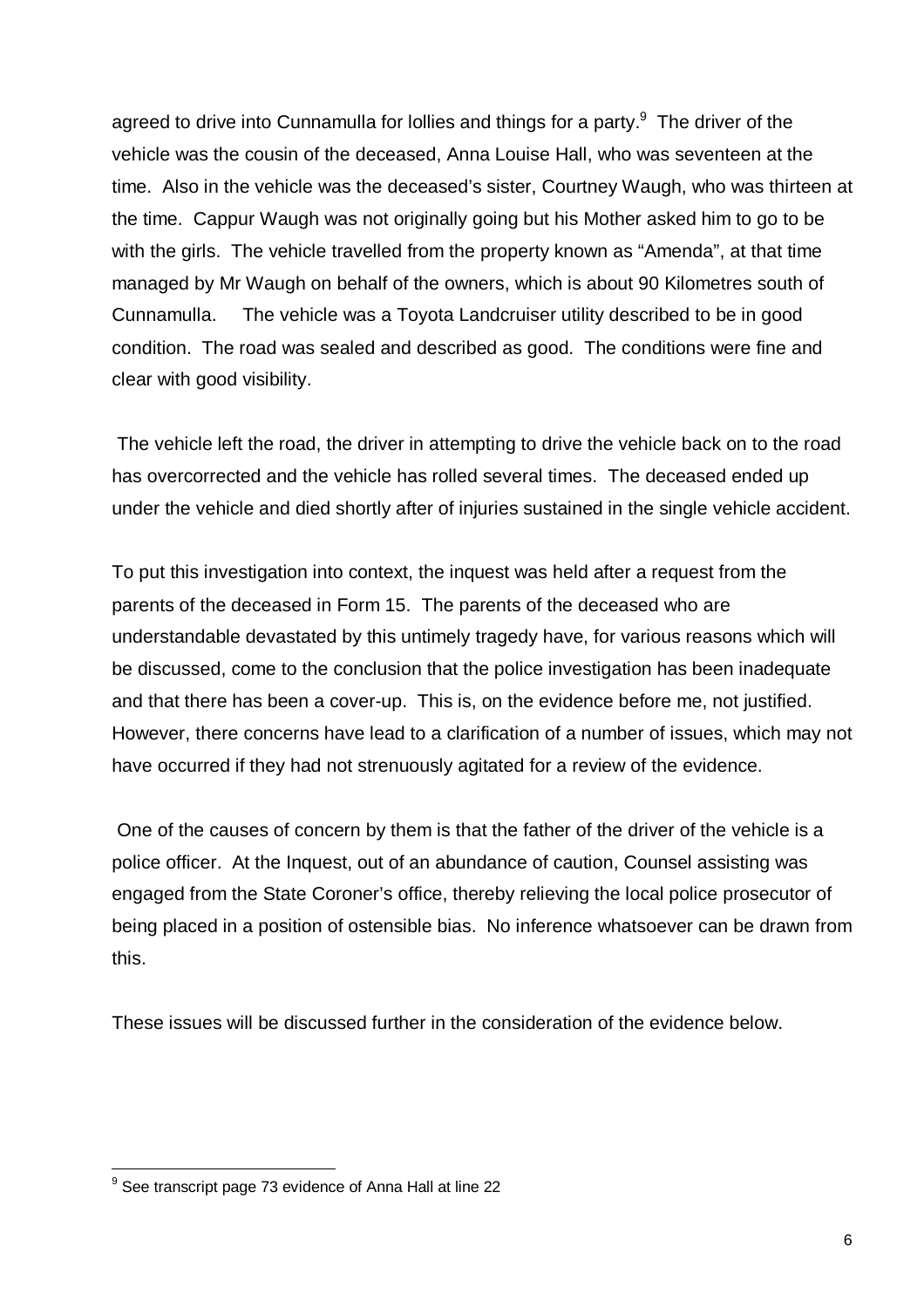#### **The accident**

The police report of 16 January 2007 sets out in some detail the lead up to the accident. It is not necessary to set it out again here, save to say, that the only witnesses to the accident were the surviving occupants of the vehicle.

The issues of concern about the accident relevant to the inquest are as follows:

- 1. How the vehicle came to be in the dirt on the right hand side of the road.
- 2. The speed of the vehicle.
- 3. Whether the deceased was wearing a seatbelt.
- 4. Whether any other factor contributed to the accident such as alcohol, drugs, the weather conditions or a defective vehicle.

#### **The condition of the vehicle and the road conditions.**

It seems clear that the vehicle was in good condition and no mechanical defect contributed to the accident. It is also clear that the weather was not a contributing factor.

There was some suggestion that evidence had been removed from the vehicle, namely a tyre, however, from the evidence of Mr McDonald, the vehicle inspector, this was ordered by him so that he could have a good look at the tyre in his own properly equipped workshop.<sup>10</sup> He says, Well, as a result of my inspection I found that the vehicle was in a satisfactory mechanical condition and there were no obvious defects which could have contributed to the cause of the accident.<sup>11</sup>

The police report says, The incident occurred during daylight hours. During the day there had been a number of short showers of rain moving through the area. At the time of the incident there had been no rain in that area and the road surface was dry. As with most highways in the area the road is slightly elevated and drops away on both sides into a

 $\overline{a}$  $10$  See transcript at page 51.

<sup>&</sup>lt;sup>11</sup> See transcript at page 51, line 13 and following.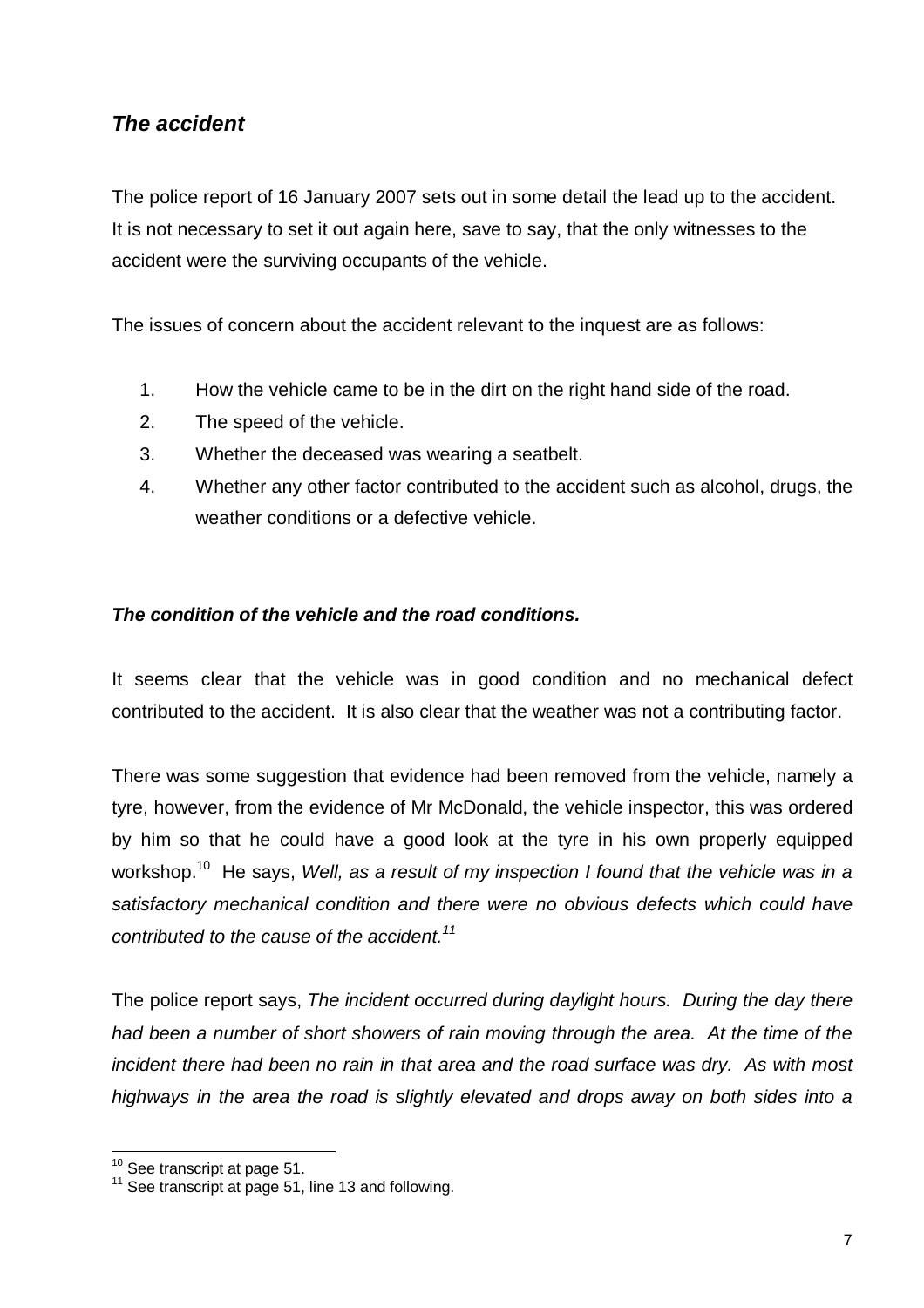table drain. The bend in the road is quite visible. At the time of the incident the road surface appeared to be in good condition. There is no indication that the road surface or configuration of the roadway had any bearing on this incident.<sup>12</sup>

#### **Seatbelts**

There is some conflicting evidence about whether the occupants in the vehicle were wearing seat belts.

Miss Waugh gave evidence that her mother told the occupants to put on their seat belts. They did, she said. In particular, she said that her mother said, Everyone make sure you have your seatbelts on. Put your seat belts on. Miss Waugh said that she then put her seatbelt on. When asked if she remembered if the others had their seatbelts on she replied, I'm pretty sure the both did.<sup>13</sup>

Miss Hall said in her evidence, I stopped at the end of the driveway and asked, you know, "Everyone put on their seatbelt." And I – I'm pretty sure Courtney did and I asked Cappur to and he - he said, "No." Yeah, and I just said, "All right. It's your choice." So then we left and I don't remember if he actually did put it on without me seeing it.<sup>14</sup>

The deceased was thrown from the vehicle and it came to rest on him. Mr McDonald, the vehicle inspector, said (after a brief inspection of the seatbelts) that while the driver's side seatbelt was fully extended at the time of my inspection i.e. that means that the – the belt webbing was stretched. It could be possibly due to the impact as well. And the passenger's seatbelt was intact but it was in a retracted position… that was retracted and you didn't notice any damage consistent with impact? – No noticeable damage; that's correct.<sup>15</sup>

 $\overline{\phantom{a}}$ 

 $12$  Exhibit B1.1 page 3.

 $13$  See transcript at page 51 at about line 30 and following.

<sup>&</sup>lt;sup>14</sup> See transcript at page 74 line 10 and following.

<sup>&</sup>lt;sup>15</sup> See pages 50 and 51of the transcript starting at about line 40 and following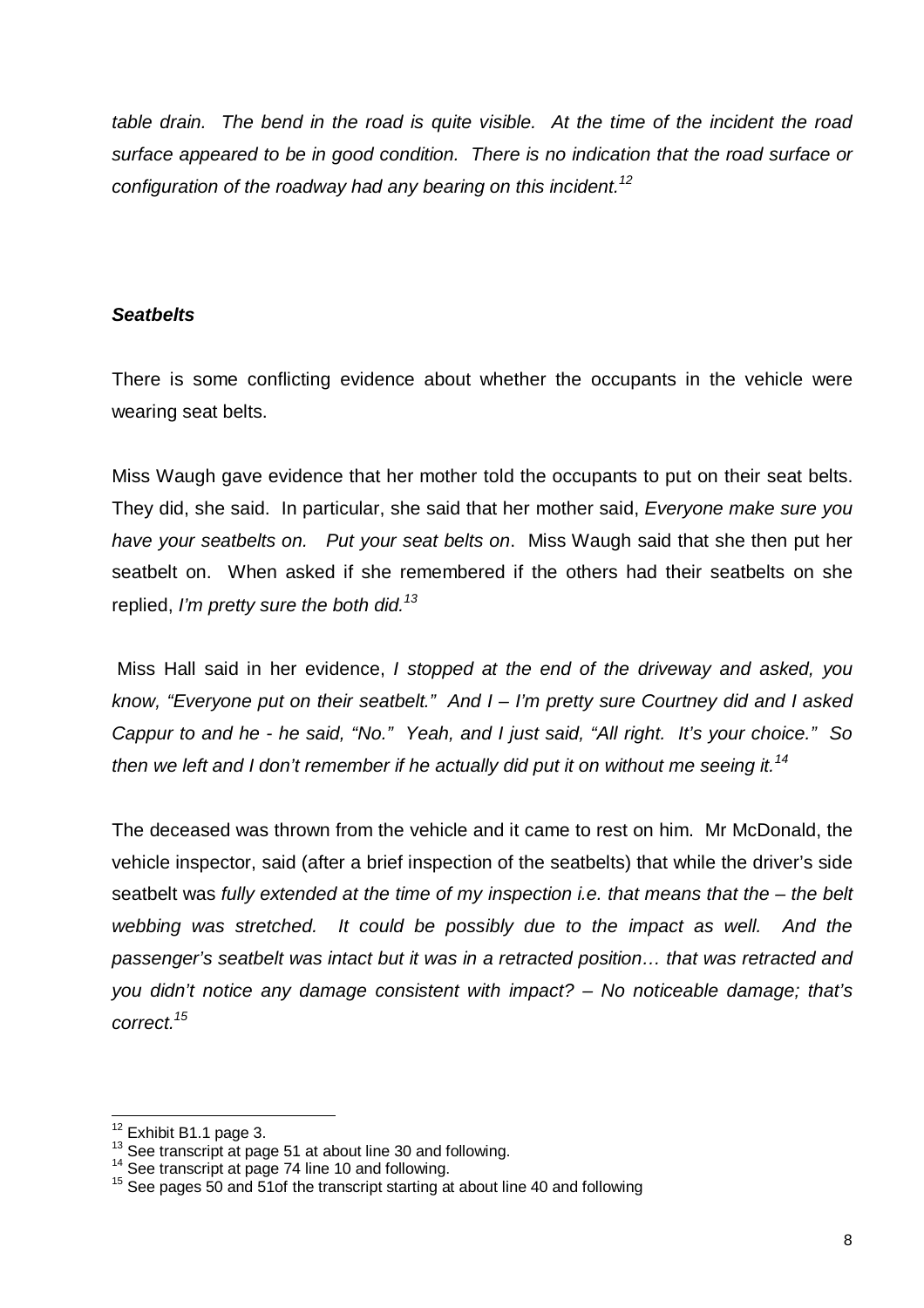Doctor Terry, the pathologist, observed a bruise to the top of the left shoulder and stomach area as set out in the autopsy report and in evidence.<sup>16</sup> He was asked, There's some suggestion of – there's some possibility that even if a seatbelt was worn in the correct fashion that once the vehicle was crushed the seatbelt mechanism could have malfunctioned at that point. Would that be consistent with the bruise associated on the left shoulder?  $-It - it's a possibility.<sup>17</sup>$ 

Mr Tulloch's evidence was of considerable assistance in respect of the path of the vehicle which shall be referred to later in more detail. He also gave evidence on the seatbelt issue. The thrust of his opinion (although he had not specifically studied the point) was that the injuries referred to by the pathologist were consistent with a seatbelt being worn having regard to the way the accident unfolded.<sup>18</sup> He said that while the bruising in this type of accident, indicates that the belt is worn and worn correctly. However, it  $-$  there are other mechanisms in a rollover where the vehicle has rolled probably about three times and quite violently that that injury could have been caused by something else.<sup>19</sup> He also said that it was possible that the deceased had come out of the seatbelt because the anchor belt may have dropped down because of the impact of the roll-over.<sup>20</sup>

On balance it is not possible to conclude that the deceased was not wearing a seatbelt. It is on the evidence more likely than not that he was wearing a seatbelt and came out of the car as a result of one of the mechanisms described to by Mr Tulloch.

#### **The speed of the vehicle and how the accident occurred**

Mr Tulloch reviewed all of the evidence of the police investigation. Allying his experience and knowledge, he was able to determine that the speed of the vehicle was between 98 and 101 kph. His scientific approach was most valuable in assisting the court to understand the evidence (in particular the photographic evidence and the sketch plan). Initially evidence had been given by Sergeant Reid who did a thorough and professional job in investigating the accident to the best of his ability. I found that Sergeant Reid had

 $\overline{a}$  $16$  See particularly page 54 and 55 of the transcript and page one of the autopsy report.

<sup>&</sup>lt;sup>17</sup> See page 56 of the transcript at line 30 and following.

 $18$  See page 77 at line 20 and following.

 $19$  See page 77 of the transcript at line 27 and following.

<sup>&</sup>lt;sup>20</sup> See page 77 of the transcript at line 40 and following.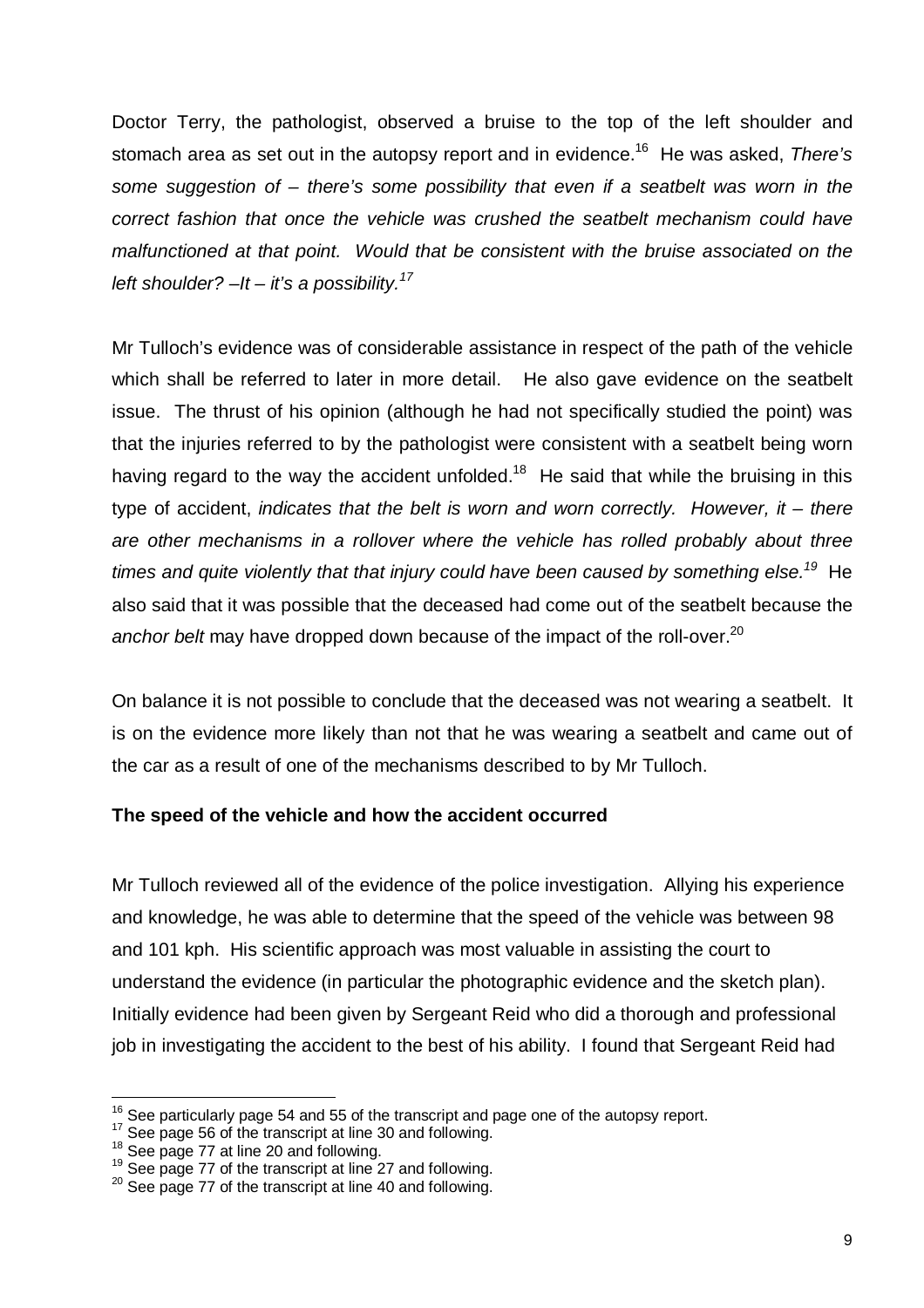done everything that could have been expected of him. In particular, he walked the scene confirming that there were no dead animals in the vicinity or other hazards.

Sergeant Tulloch acknowledged that his conclusions were based on his experience and learning and that Sergeant Reid did not have the experience or expertise to form the same conclusions.

However, as informative as the evidence of Sergeant Tulloch was in establishing the path of the vehicle, the speed of the vehicle and what caused it to roll-over; he was unable to explain what happened in the vehicle to cause it to leave the road. Much technical evidence was presented from which certain assumptions and speculations were able to be made, but none which could adequately explain the cause of the accident. That is, how did the vehicle come to be in the dirt on the right hand side of the road.

For this it is necessary to look to the evidence of the two survivors in the vehicle.

Courtney Waugh said that she could not explain how the vehicle came to leave the road. She said in response to a question about what happened just before the accident, *I just* know it was all quiet, like, no-one had been talking for like a little while, and she was just – she was still quiet and she was just driving. Felt like she was driving normally.<sup>21</sup>

She said, in evidence that she looked down for some reason, although she could not explain why she had looked down at that precise moment. She could not recall any sudden movement but remembered hearing the wheels in the dirt. She started screaming.<sup>22</sup>

Anna Hall made an application pursuant of section 39 of the Act on the basis that she not give evidence that might tend to incriminate her. After consideration and advising her of the provisions of the section of the Act, I ordered that she answer questions in the public interest.

 $\overline{\phantom{a}}$  $21$  See page 55 of the transcript at line 54 and following

 $22$  See page 56 of the transcript at line 5 and following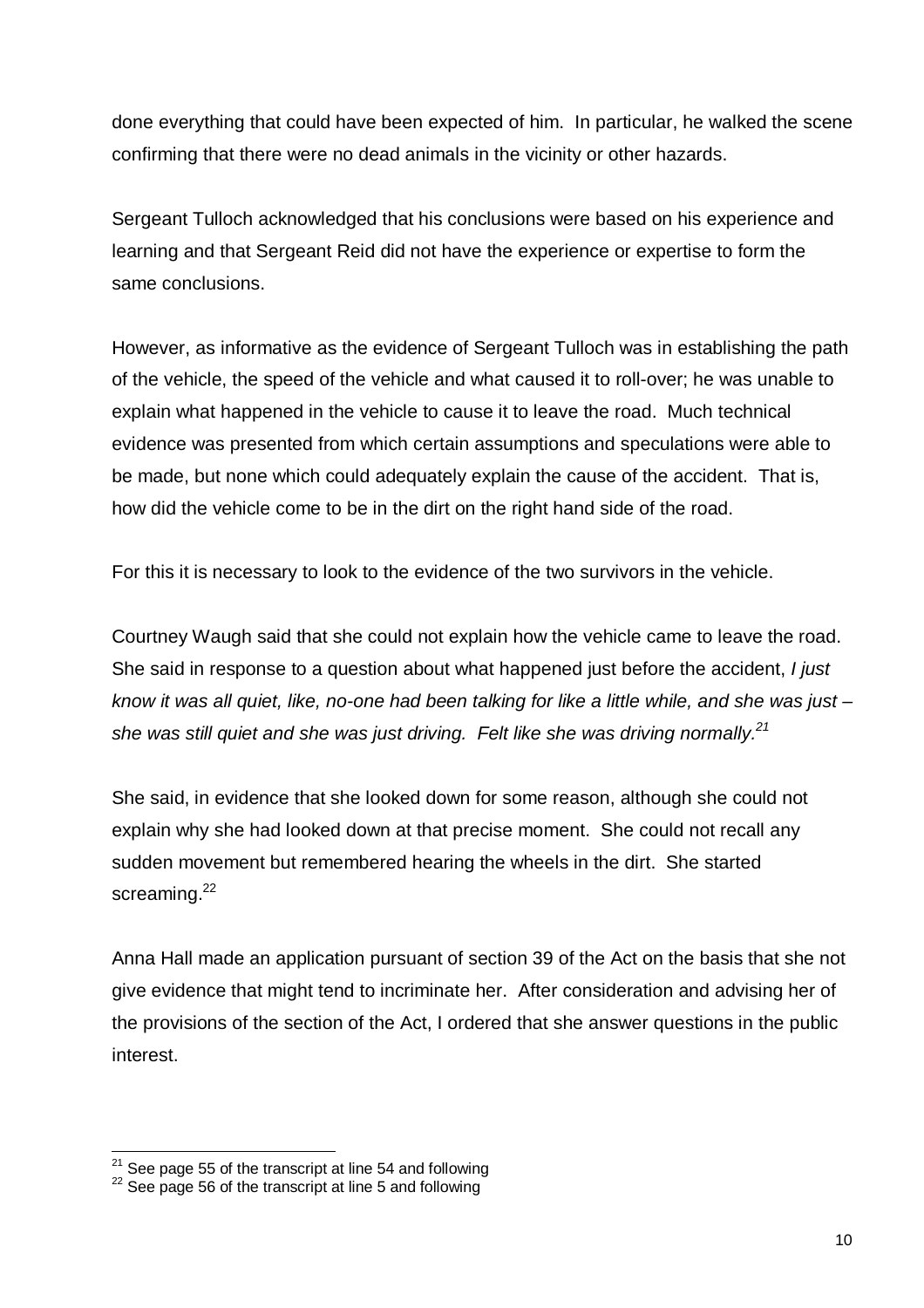She could not explain how the vehicle came to leave the road on the right hand side of the highway. She said that she had not consumed alcohol or drugs and had had a good nights sleep. She says she did not doze of  $f^{23}$  She made comment about driving in the middle of the road.<sup>24</sup>

She said she was concentrating on staying on 100 kph. She said she did not go over 110 kph. She said she may have been looking at the speedometer too much, but could not recall. $^{25}$ 

It seems clear from this evidence that neither of them was able to say that anything out of the ordinary caused the accident. There does not appear to be any sudden swerve to avoid an animal or another car going in the opposite direction. Both say they only became aware that the vehicle was in the dirt when the noise alerted them to it. As for Miss Hall, she says that she braked before hitting the guide post but the evidence of Sergeant Tulloch would suggest that she braked only when she hit the guide post and not before.

#### **The autopsy**

In short compass, the findings on autopsy were consistent with the cause of death. That is, injuries sustained in a single vehicle roll-over. The cause of death is set out in the following terms, The cause of death was due to complications of head injury. The mode of death was cardiorespiratory arrest secondary to combined effects of compromise of airways by blood from upper airway soft tissue trauma, compromise of mechanical ventilation (restricted chest movement by weight of overlaying vehicle) and depression of respiratory drive by head injury.<sup>26</sup>

 $\overline{\phantom{a}}$  $^{23}$  See particularly page 76 of the transcript at line 31 and following and the top of page 77 line 1

<sup>&</sup>lt;sup>24</sup> See page 77 of the transcript at line 10 and following

<sup>&</sup>lt;sup>25</sup> See page 90 of the transcript at line 15 and following

<sup>&</sup>lt;sup>26</sup> See Autopsy report dated 27/1/2006 of Dr Terry, Toowoomba.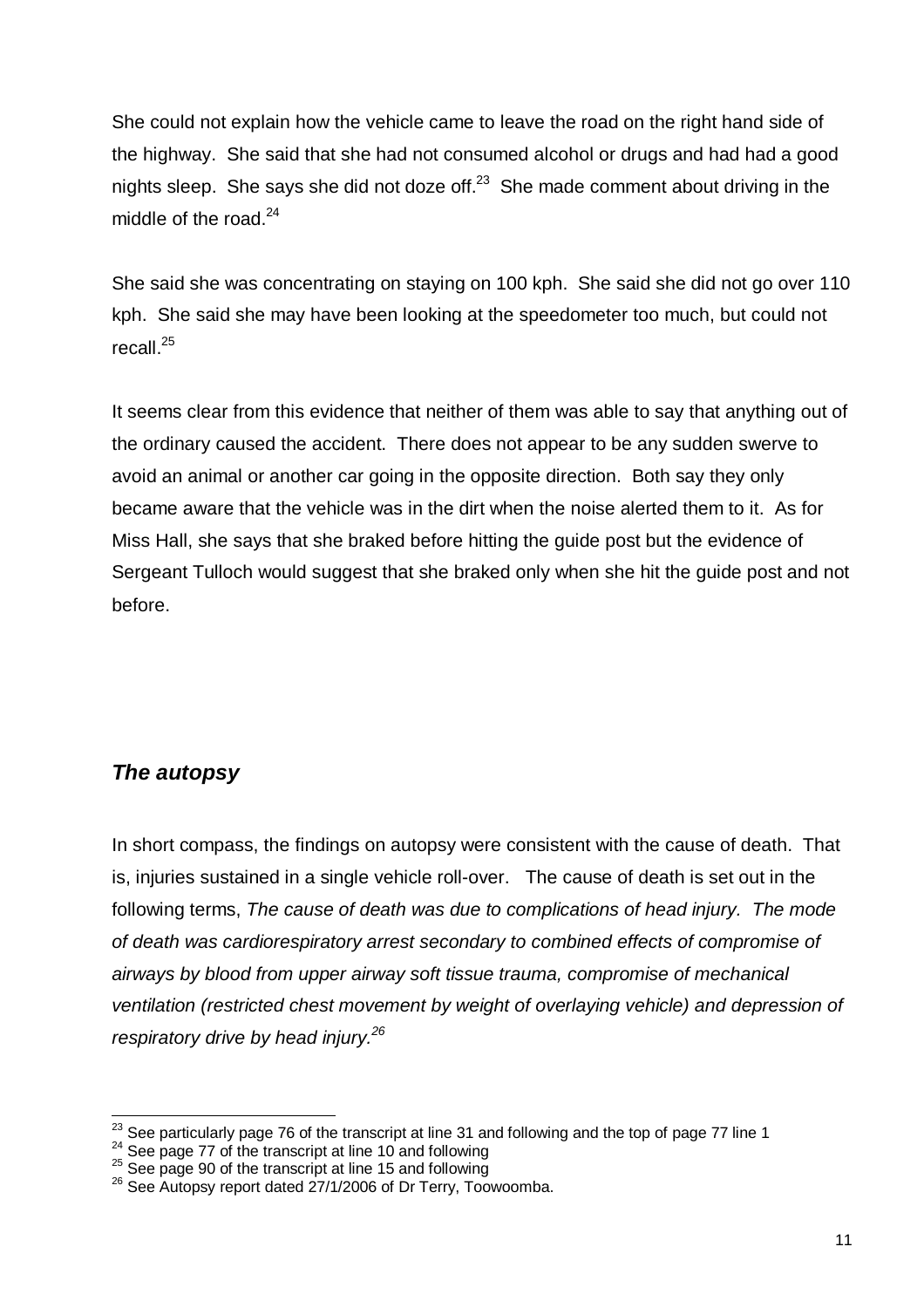Toxicology revealed a blood alcohol reading in the urine of the deceased on 12 mg/100mL. Dr Terry deals with this issue as follows, Well, the consumption of alcohol much prior to the accident because there's no alcohol, you know, within the blood any – any more and, you know, he  $-$  he  $-$  the urine occurs, you know, several, you know, hours after, you know, alcohol consumption, you know, you sober up but you still might have a bit of urine – alcohol in the urine in - in someone that's, you know, been drinking heavily and sort of thing, but because he didn't have alcohol on the blood and he's got minute amount of alcohol in the urine, it might signify that he just might have had a can of beer or something the day before even.<sup>27</sup>

He speculated that the beer may have been consumed within the last 12 hours.

In any event, nothing turns on this issue in the context of the cause of the accident. However, it is of concern that the deceased was tested for alcohol and drugs but the driver was not. I refer to this issue again later and in the recommendation section below.

### **Submissions**

I am grateful for the submissions received from the parties' representatives and counsel assisting. They were of great assistance.

In large measure the submission of the Solicitor for the next of kin were directed at whether I should refer this matter to the DPP for consideration of any possible charges against the driver. The submissions of the Solicitor for the driver Miss Hall in my view, correctly summed up the position by saying, Given that there is a statutory prohibition on the coroner stating that a person is or may be guilty of an offence, or is or may be civilly liable for something<sup>28</sup>, it is, in my submission, unnecessary for the Coroner to address the question of responsibility for the death at all.

The Submission for the next of kin makes reference to statements against interest made by the driver. I say something more about this in the discussion part of this decision.

 $\overline{\phantom{a}}$  $27$  See page 60 of the transcript at line 35 and following.

 $28$  Section 45(5) of the coroners Act 2003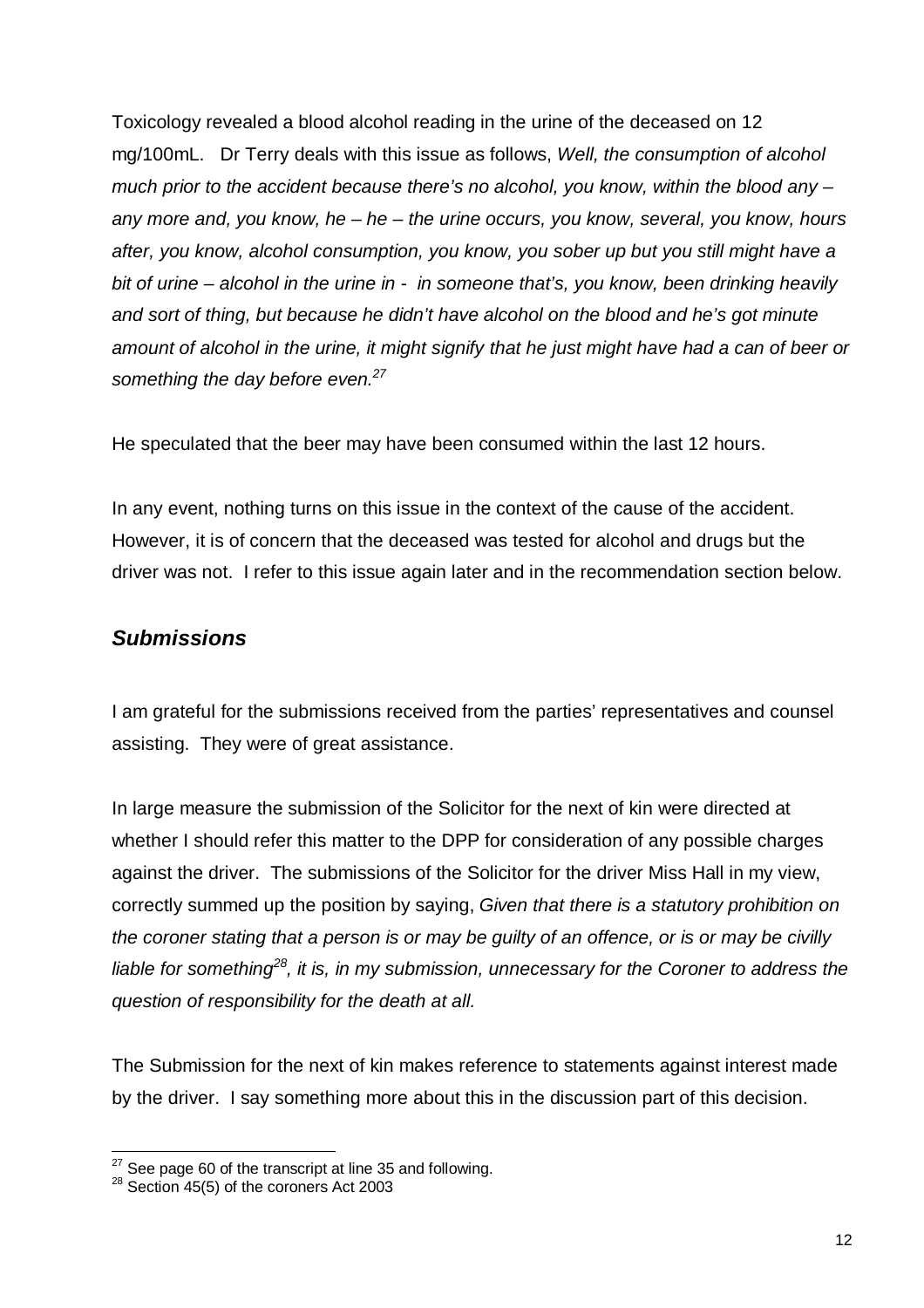I do agree with the issue raised in paragraph 46 of the submission of the Solicitor for the next of kin. I am also concerned to ensure prompt and proper communication by police subject to the exigencies of any particular circumstance.

#### **Discussion**

Mr and Mrs Waugh want answers about the death of their son. This is perfectly understandable. An Inquest is a process where answers are sought and often found. What was the cause of the death? Usually an Inquest can answer that question. In this case, the big picture is clear. The vehicle driven by Miss Hall left the right hand side of the road and moved into the dirt. She tried to move the vehicle back onto the road way, lost control and the vehicle rolled. For some reason, probably seatbelt failure, Cappur Waugh (the deceased) was thrown from the vehicle and landed under it. It is possible that, with immediate assistance and treatment, he may have survived. This is not certain. But, in any event, what is certain is that the two girls were not in a position to assist as the deceased was trapped under the vehicle and in any event, they were both injured, most likely confused and in shock.

What is not clear, even now, is why Miss Hall allowed the vehicle to move across the road to the right hand side into the dirt.

Having regard to the evidence of the two survivors it can be established that the following did not have any bearing of the accident;

- 1. Weather conditions
- 2. road surface
- 3. mechanical condition of the vehicle
- 4. distractions within the vehicle
- 5. distractions for around the road, such as animals (alive or dead) other cars etc.
- 6. speed.
- 7. the accident does not appear to have been caused intentionally.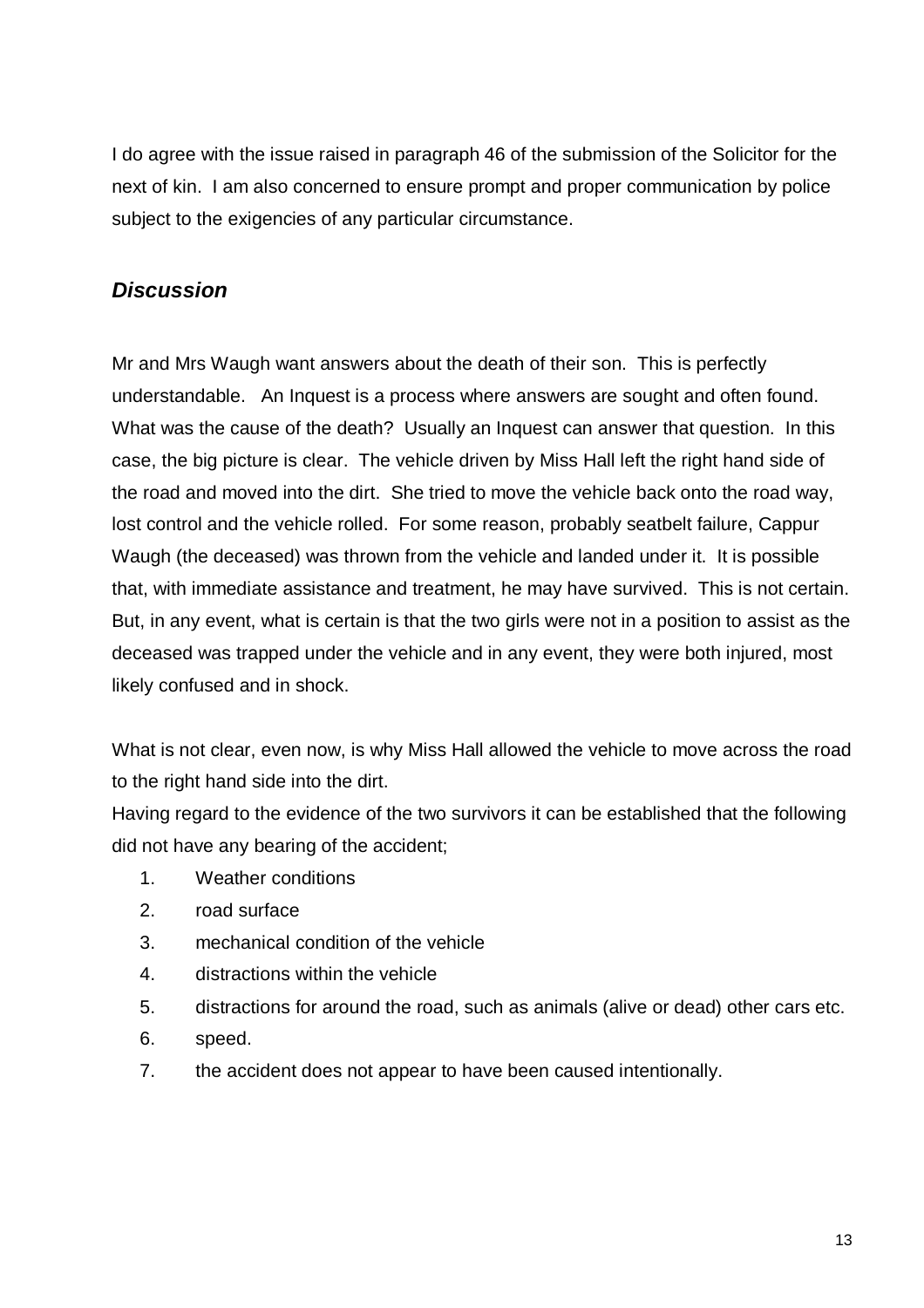It is clearly upon for a finding that the accident most likely happened as a result of inadvertence or inattention. Whether that was because the driver was taking too much notice of the speedometer or simply dosed off is not able to be established conclusively.

What is reinforced is that driving on roads out in the west is an inherently dangerous thing. Long distance, straight roads and in some place narrow bitumen all contribute to the danger.

The parents have been completely dissatisfied with the police investigation. They are very concerned about the level of initial communication. However, on the evidence before me whilst there could have been a better level of communication which I will touch on, there is no evidence to suggest a poor investigation or a cover-up. I must note that it was not my responsibility to investigate such allegations. This is properly left to the appropriate bodies (such as the CMC and the ethical standards command of the police). I simply make the comment that I saw nothing that would raise a concern.

The parents have, in my view, taken a lot of information and drawn a conclusion which is not open, in my view, on the evidence before me. In particular, I refer to the statements against interest referred to above. Miss Hall said;

I am glad I killed Cappur because I don't think I could handle it if someone else did. I wish Cappur didn't come along. I would have driven more responsibly. I wish Cappur didn't come, he wasn't supposed to be there but Belinda asked him to come at the last minute to keep us safe. I would have been concentrating better if he wasn't there.

These are indeed strange things to say. However, with the benefit of some psychoanalysis of the driver and these comments, it seems to me that they can be explained by a combination of shock and drugs administered in hospital. In my view, the emphasis put on these comments is unsustainable.

In addition, there are the things going on during the journey, inside the vehicle, including the talk of god and heaven, the driving from side to side on the road way and the slapping of knees. There were two seventeen year olds and one thirteen year old in the car. One could not draw any inference from these discussions and driving. It appears that all of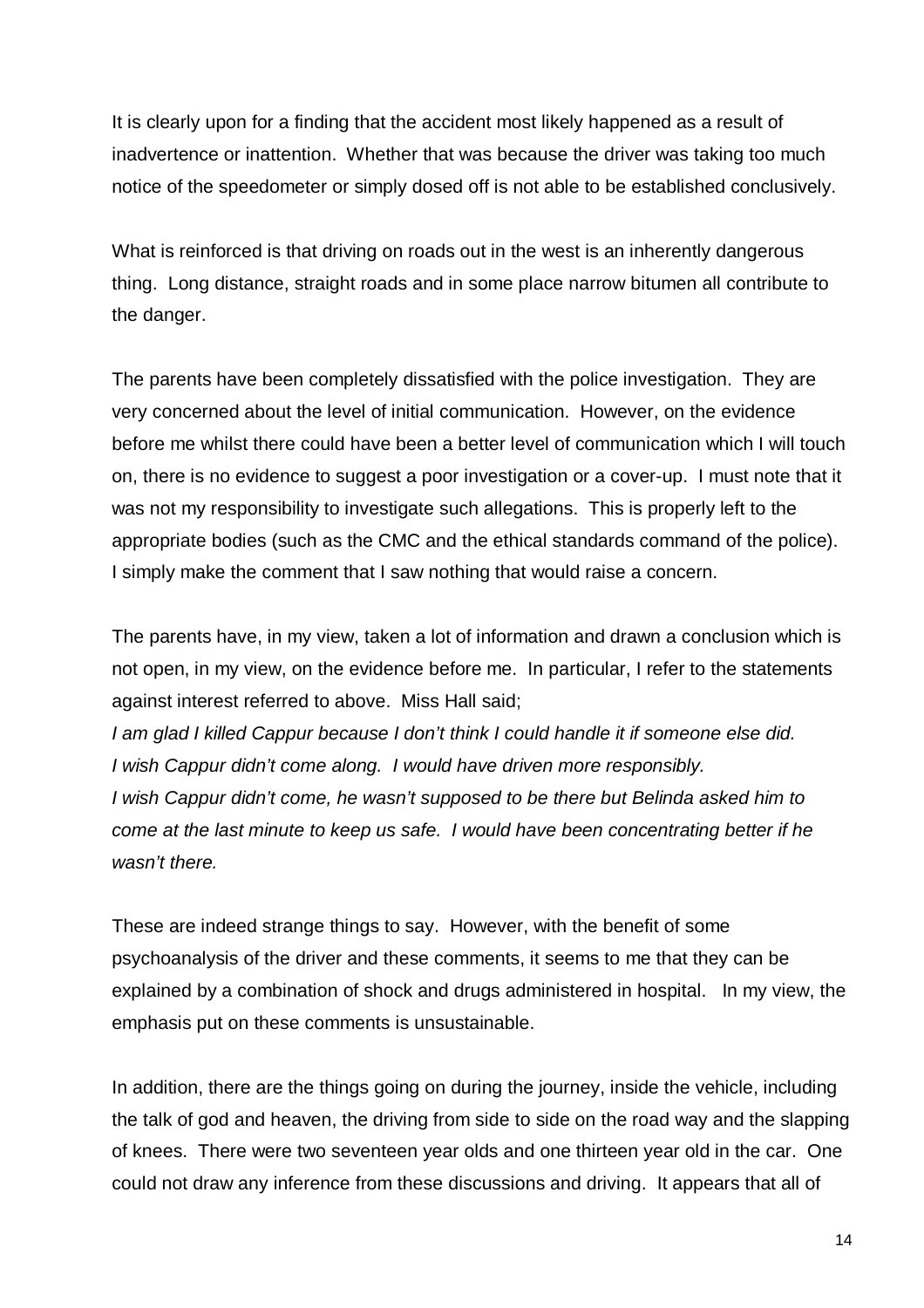these things happened earlier in the drive and that, at the time of the accident, it was all quiet in the cabin of the vehicle. They may seem strange to a mature adult.

# **Findings required by s45**

I am required to find, so far as has been proved, who the deceased is, when and where he died, what caused his death and how he came by his death. As a result of considering all of the material contained in the exhibits and the evidence given by the witnesses, I am able to make the following findings in relation to the particulars of the death.

| Identity of the deceased | The deceased person was Cappur William Embling<br>Waugh.                                                                    |
|--------------------------|-----------------------------------------------------------------------------------------------------------------------------|
| <b>Place of death</b>    | Mitchell Highway, 40 Kilometres south of Cunnamulla                                                                         |
| Date of death            | 16 January 2006                                                                                                             |
| <b>Cause of death</b>    | injuries (set out above) sustained in a single vehicle<br>roll-over, most likely caused but inattention or<br>inadvertence. |

#### **Concerns, comments and recommendations**

Section 46 of the Act provides that a coroner may comment on anything connected with a death that relates to public health or safety, the administration of justice or ways to prevent deaths from happening in similar circumstances in the future. After considering all of the evidence, I find that recommendations are required in this case.